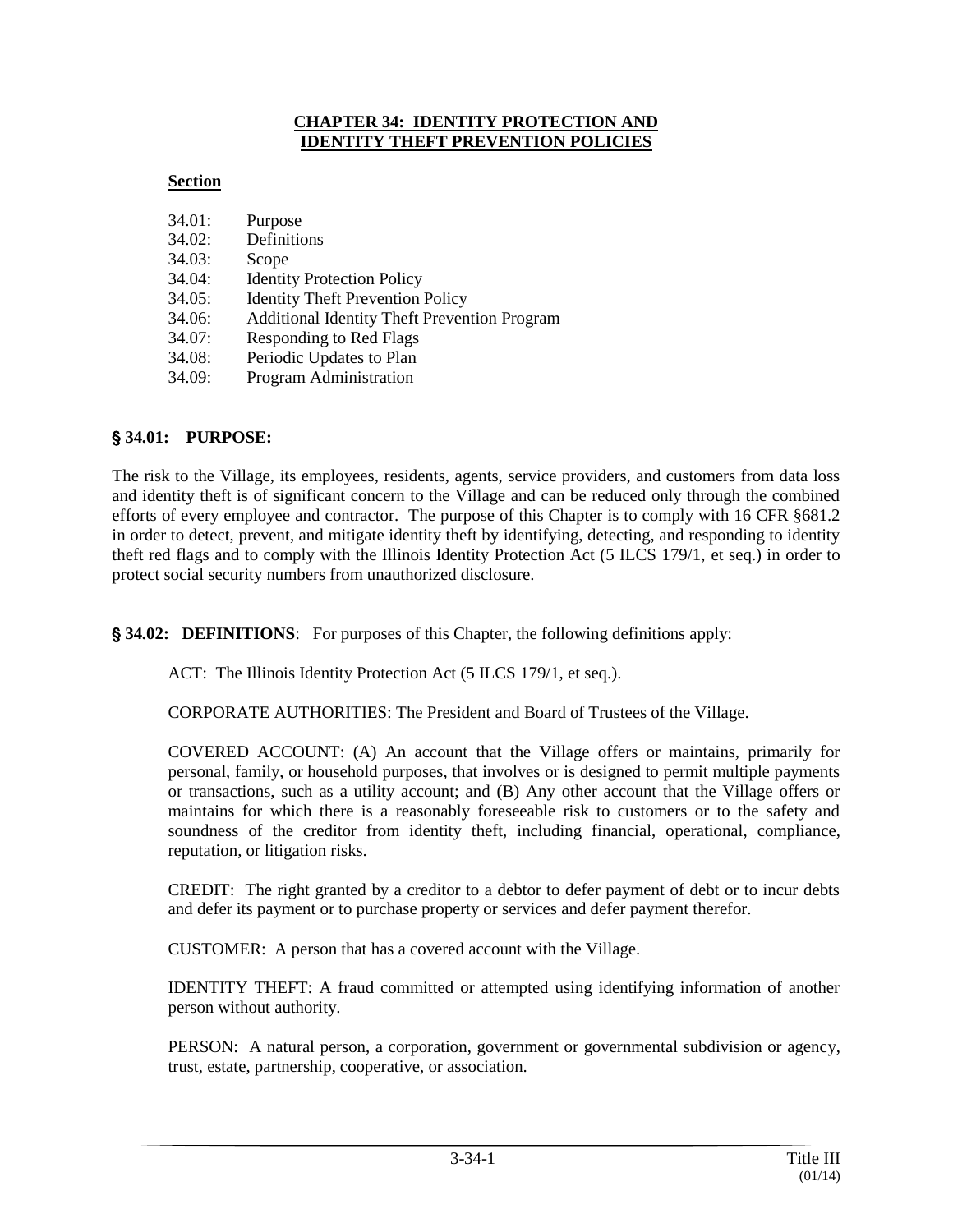PUBLICLY POST OR PUBLICLY DISPLAY: To intentionally communicate or otherwise intentionally make available to the general public.

RED FLAG: A pattern, practice, or specific activity that indicates the possible existence of identity theft.

SENSITIVE INFORMATION: Includes the following information:

- (A) Credit card information, including any of the following:
	- (1) Credit card number (in part or whole)
	- (2) Credit card expiration date
	- (3) Cardholder name
	- (4) Cardholder address
- (B) Tax identification numbers, including:
	- (1) Social Security Number
	- (2) Business Identification Number
	- (3) State or Federal Employer Identification Number(s)
- (C) Payroll information, including, among other information:
	- (1) Paychecks
	- (2) Pay stubs
- (D) Other personal information belonging to any resident, agent, service provider, customer, employee, or contractor, including but not limited to:
	- (1) Date of birth
	- (2) Address
	- (3) Phone numbers
	- (4) Maiden name
	- (5) Names
	- (6) Customer number

SERVICE PROVIDER: A person that provides a service directly to the Village.

VILLAGE: The Village of Port Barrington, Lake and McHenry Counties, Illinois.

#### ' **34.03: SCOPE:**

These policies and this protection program apply to employees, contractors, consultants, temporary workers, and other workers at the Village, including all personnel affiliated with third parties.

#### ' **34.04: IDENTITY PROTECTION POLICY:**

Pursuant to the Illinois Identity Protection Act (5 ILCS 179/1, et seq.) ("the Act"), in order to protect Social Security Numbers (SSNs) from unlawful use and/or unauthorized disclosure, the following Identity Protection Policy is hereby adopted: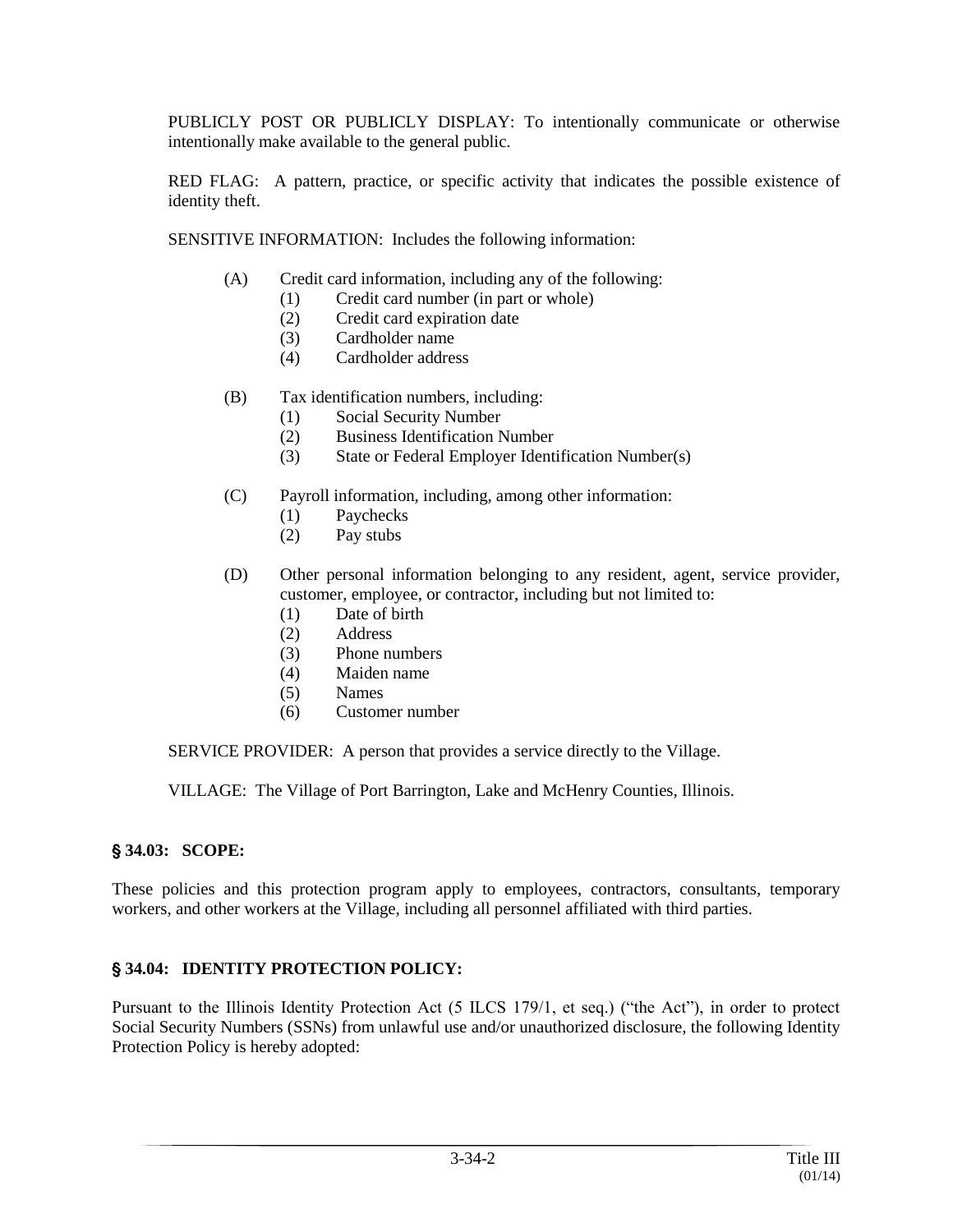- (A) The Village and all officers, employees, and agents will comply with the Act.
- (B) All employees of the Village identified as having access to SSNs in the course of performing their duties for the Village will be trained to protect the confidentiality of SSNs. Training will include instructions on the proper handling of information that contains SSNs from the time of collection through the destruction of the information.
- (C) Only employees who are required to use or handle information or documents that contain SSNs will have access to such information or documents.
- (D) SSNs requested from an individual will be provided in a manner that makes the SSN easily redacted if required to be released as part of a public records request.
- (E) All officers, employees, and agents of the Village will redact SSNs from the information or documents before allowing the public inspection or copying of the information or documents.
- (F) When collecting a SSN or upon request by the individual, a statement of the purpose or purposes for which the agency is collecting and using the SSN will be provided.
- (G) The Village and all officers, employees, and agents of the Village will not:
	- (1) Publicly post or publicly display in any manner an individual's SSN.
	- (2) Print an individual's SSN on any card required for the individual to access products or services provided by the person or entity.
	- (3) Require an individual to transmit his or her SSN over the Internet, unless the connection is secure or the SSN is encrypted.
	- (4) Print an individual's SSN on any materials that are mailed to the individual, through the U.S. Postal Service, any private mail service, electronic mail, or any similar method of delivery, unless State or federal law requires the SSN to be on the document to be mailed. Notwithstanding any provision to the contrary in this policy and the Act, SSNs may be included in applications and forms sent by mail, including, but not limited to, any material mailed in connection with the administration of the Unemployment Insurance Act, any material mailed in connection with any tax administered by the Department of Revenue, and documents sent as part of an application or enrollment process or to establish, amend, or terminate an account, contract, or policy or to confirm the accuracy of the SSN. A SSN that is permissibly mailed under this policy and the Act will not be printed, in whole or in part, on a postcard or other mailer that does not require an envelope or be visible on an envelope without the envelope being opened.
- (H) Except as otherwise provided in this policy and the Act, the Village and all officers, employees, and agents will not:
	- (1) Collect, use, or disclose a SSN from an individual, unless (i) required to do so under State or federal law, rules, or regulations, or the collection, use, or disclosure of the SSN is otherwise necessary for the performance of that agency's duties and responsibilities; (ii) the need and purpose for the SSN is documented before collection of the SSN; and (iii) the SSN collected is relevant to the documented need and purpose.
	- (2) Require an individual to use his or her SSN to access an Internet website.
	- (3) Use the SSN for any purpose other than the purpose for which it was collected.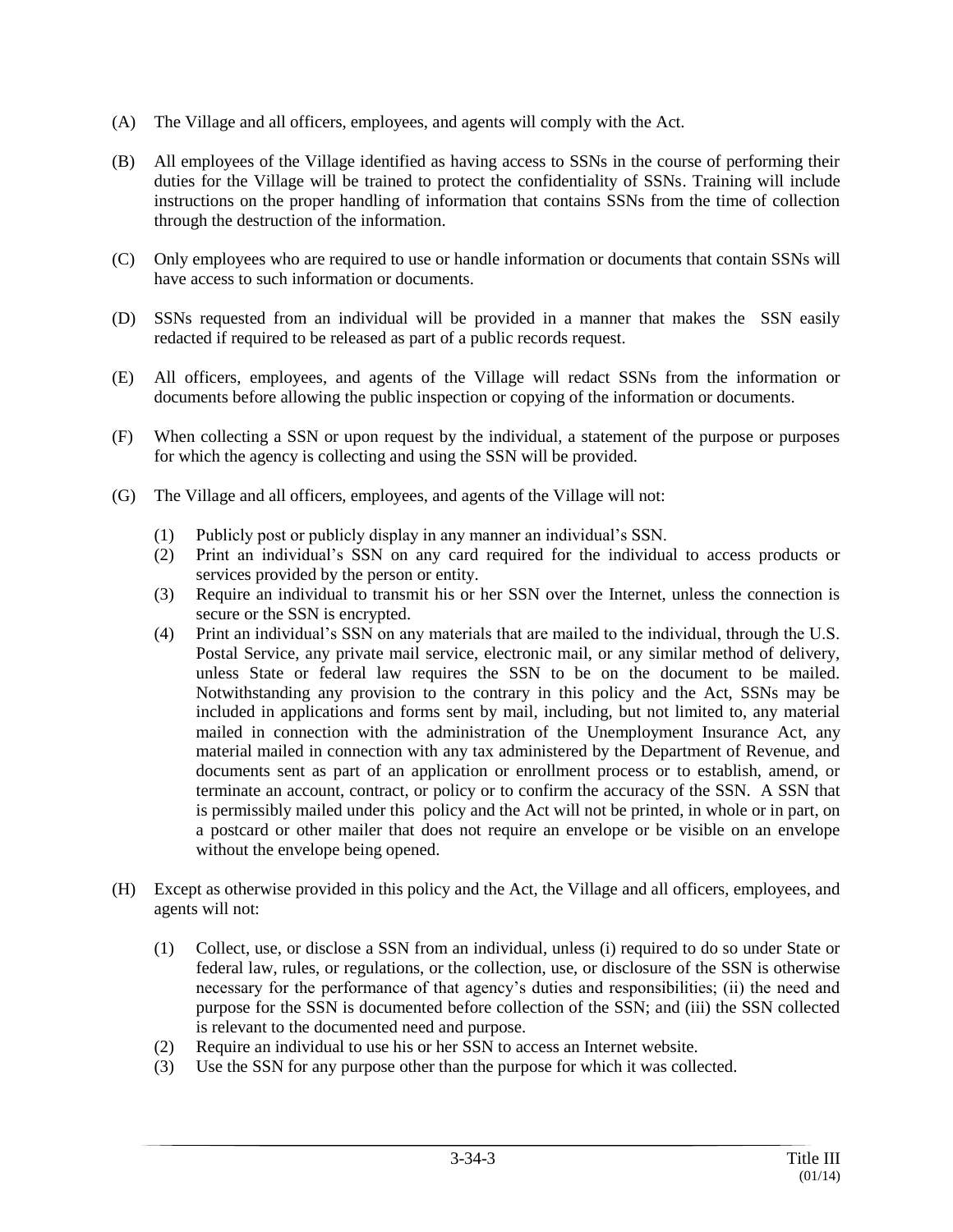- (I) Subsection (H) does not apply in the following circumstances:
	- (1) The disclosure of SSNs to agents, employees, contractors, or subcontractors of the Village or disclosure by the Village to another governmental entity or its agents, employees, contractors, or subcontractors if disclosure is necessary in order for the Village to perform its duties and responsibilities; and, if disclosing to a contractor or subcontractor, prior to such disclosure, the Village will first request and receive from the contractor or subcontractor a copy of the contractor's or subcontractor's policy that sets forth how the requirements imposed on the Village under this policy and the Act to protect an individual's SSN will be achieved, which policy shall be in a form acceptable to the Village.
	- (2) The disclosure of SSNs pursuant to a court order, warrant, or subpoena.
	- (3) The collection, use, or disclosure of SSNs in order to ensure the safety of: State and Village employees; persons committed to correctional facilities, local jails, and other lawenforcement facilities or retention centers; wards of the State; and all persons working in or visiting a State or Village facility.
	- (4) The collection, use, or disclosure of SSNs for internal verification of administrative purposes.
	- (5) The disclosure of SSNs by a State agency to the Village for the collection of delinquent child support or of any State debt or to the Village to assist with an investigation or the prevention of fraud.
	- (6) The collection or use of SSNs to investigate or prevent fraud, to conduct background checks, to collect a debt, to obtain a credit report from a consumer reporting agency under the federal Fair Credit Reporting Act, to undertake any permissible purpose that is enumerated under the federal Gramm Leach Bliley Act, or to locate a missing person, a lost relative, or a person who is due a benefit, such as a pension benefit or an unclaimed property benefit.
- (J) The Village and all officers, employees, and agents will not encode or embed a SSN in or on a card or document, including but not limited to, using a bar code, a chip, magnetic strip, RFID technology, or other technology, in place of removing the SSN as required by this policy and the Act.
- (K) This policy and the Act do not apply to:
	- (1) The collection, use, or disclosure of a SSN as required by State or federal law, rule or regulation.
	- (2) Documents that are recorded with a county recorder or required to be open to the public under any State or federal law, rule, or regulation, applicable case law, Supreme Court Rule, or the Constitution of the State of Illinois.
- (L) A written copy of this Identity Protection Policy will be filed with the President and Board of Trustees of the Village within thirty (30) days after approval of the policy by its incorporation into the Port Barrington Code of Ordinances. The Village will advise its employees of the existence of this Policy and make a copy of this Policy available to each of its employees and will also make this Policy available to any member of the public, upon request. If this Policy is amended, then a written copy of the amended Policy will be filed with the President and Board of Trustees of the Village and all employees will be advised of the existence of the amended Policy, and a copy of the amended Policy will be made available to each of the Village's employees.
- (M) In order to comply with the provisions of the Act, the Village will implement this Policy within twelve (12) months after the date this Identity Protection Policy is approved.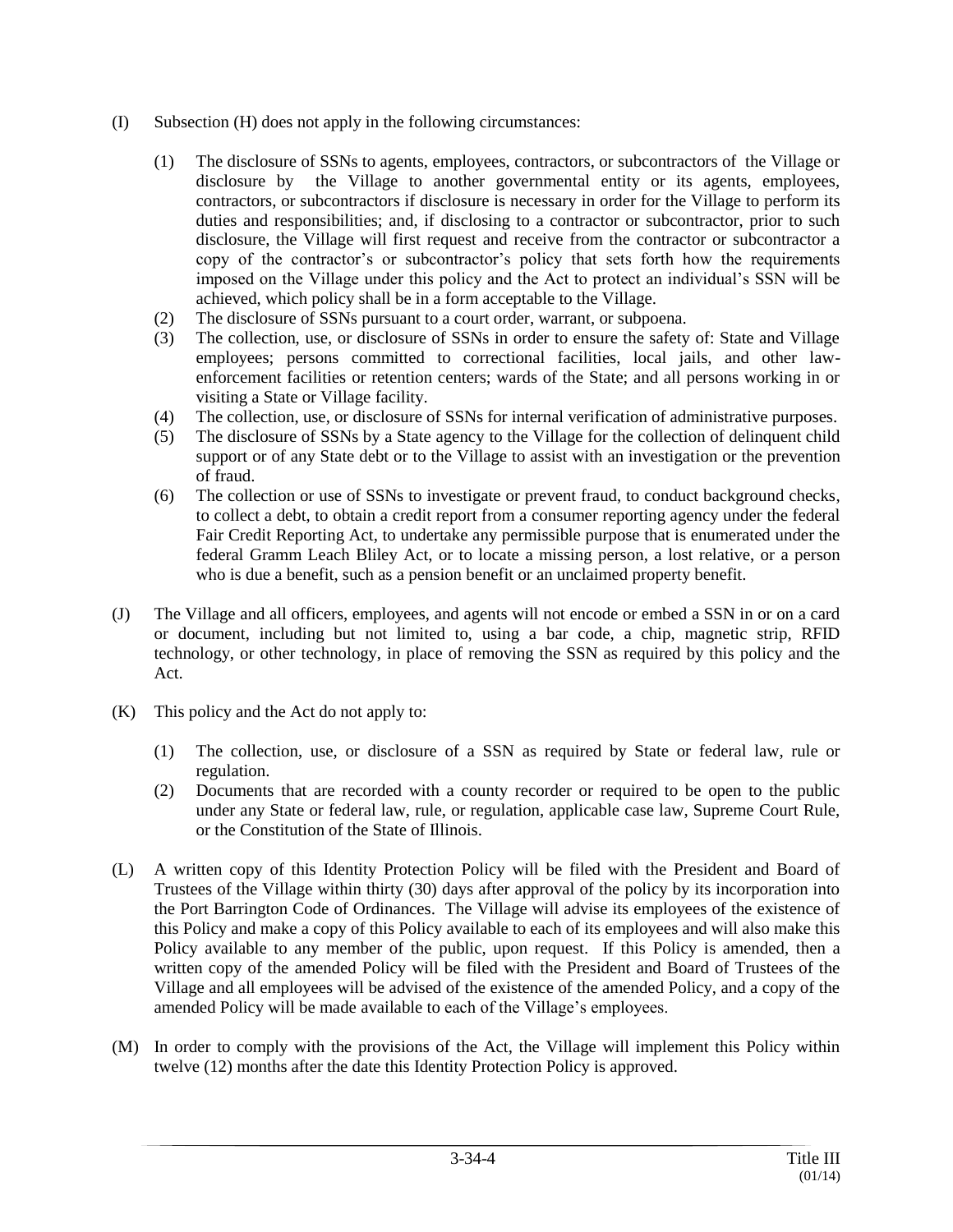- (N) To the extent that the standards for the collection, use, or disclosure of SSNs and identity protection are stricter than the standards under the Act with respect to the protection of those SSNs, then, in the event of any conflict with the provisions of the Act, the stricter standards adopted by the State or the Village shall control.
- (O) This policy and the Act do not supersede any more restrictive law, rule, or regulation regarding the collection, use, or disclosure of SSNs.

# ' **34.05: IDENTITY THEFT PREVENTION POLICY**:

Village personnel are encouraged to use common sense judgment in securing confidential information to the proper extent. Furthermore, this Chapter shall be read and interpreted in conjunction with the Illinois Freedom of Information Act and the Illinois Identity Protection Act. If an employee is uncertain of the sensitivity of a particular piece of information, he or she should contact their supervisor.

- (A) Hard Copy Distribution: Each employee, contractor, and subcontractor performing work for the Village will comply with the following policies:
	- (1) File cabinets, desk drawers, overhead cabinets, and any other storage space containing documents with sensitive information will be locked when not in use.
	- (2) Storage rooms containing documents with sensitive information and record retention areas will be locked at the end of each workday or when unsupervised.
	- (3) Desks, workstations, work areas, printers and fax machines, and common shared work areas will be cleared of all documents containing sensitive information when not in use.
	- (4) Whiteboards, dry-erase boards, writing tablets, etc., displaying any sensitive information, in common shared work areas will be erased, removed, or shredded when not in use.
	- (5) When documents containing sensitive information are discarded they will be placed inside a locked shred bin or immediately shredded. Municipal records, however, may only be destroyed in accordance with the Local Records Act and the Village's records retention policy.
- (B) Electronic Distribution: Each employee, contractor, and subcontractor performing work for the Village will comply with the following policies:
	- (1) Internally, sensitive information may be transmitted using approved Village e-mail. All sensitive information must be encrypted when stored in an electronic format.
	- (2) Any sensitive information sent externally must be encrypted and password protected and only to approved recipients. Additionally, a statement such as this should be included in the email:

"This message may contain confidential and/or proprietary information and is intended for the person/entity to whom it was originally addressed. Any use by others is strictly prohibited."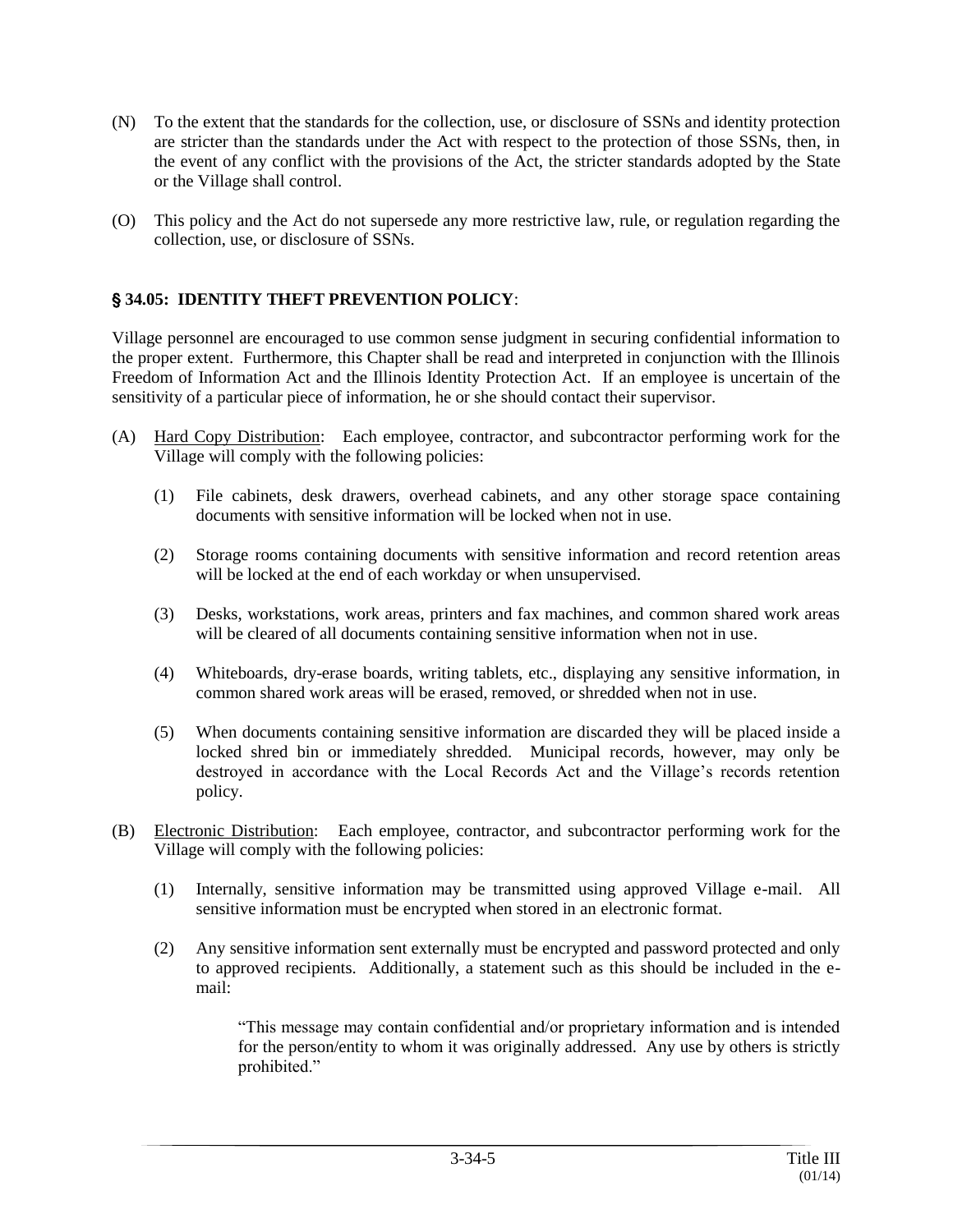### ' **34.06: ADDITIONAL IDENTITY THEFT PREVENTION PROGRAM:**

- (A) Covered Accounts: A covered account includes any account that involves or is designed to permit multiple payments or transactions. Every new and existing customer account that meets the following criteria is covered by this program:
	- (1) Business, personal and household accounts for which there is a reasonably foreseeable risk of identity theft; or
	- (2) Business, personal and household accounts for which there is a reasonably foreseeable risk to the safety or soundness of the Village from identity theft, including financial, operations, compliance, reputation, or litigation risks.
- (B) Red Flags: The following red flags are potential indicators of fraud. Any time a red flag, or a situation closely resembling a red flag, is apparent, it shall be investigated for verification:
	- (1) Alerts, notifications or warnings from a consumer reporting agency;
	- (2) A fraud or active duty alert included with a consumer report;
	- (3) A notice of credit freeze from a consumer reporting agency in response to a request for a consumer report; or
	- (4) A notice of address discrepancy from a consumer reporting agency as defined in Section 334.82(b) of the Fairness and Accuracy in Credit Transactions Act.
	- (5) Red flags also include consumer reports that indicate a pattern of activity inconsistent with the history and usual pattern of activity of an applicant or customer, such as:
		- (a) A recent and significant increase in the volume of inquiries;
		- (b) An unusual number of recently established credit relationships;
		- (c) A material change in the use of credit, especially with respect to recently established credit relationships; or
		- (d) An account that was closed for cause or identified for abuse of account privileges by a financial institution or creditor.
	- (6) Suspicious Documents:
		- (a) Documents provided for identification that appear to have been altered or forged.
		- (b) The photograph or physical description on the identification is not consistent with the appearance of the applicant or customer presenting the identification.
		- (c) Other information on the identification is not consistent with information provided by the person opening a new covered account or customer presenting the identification.
		- (d) Other information on the identification is not consistent with readily accessible information that is on file with the Village, such as a signature card or a recent check.
		- (e) An application appears to have been altered or forged, or gives the appearance of having been destroyed and reassembled.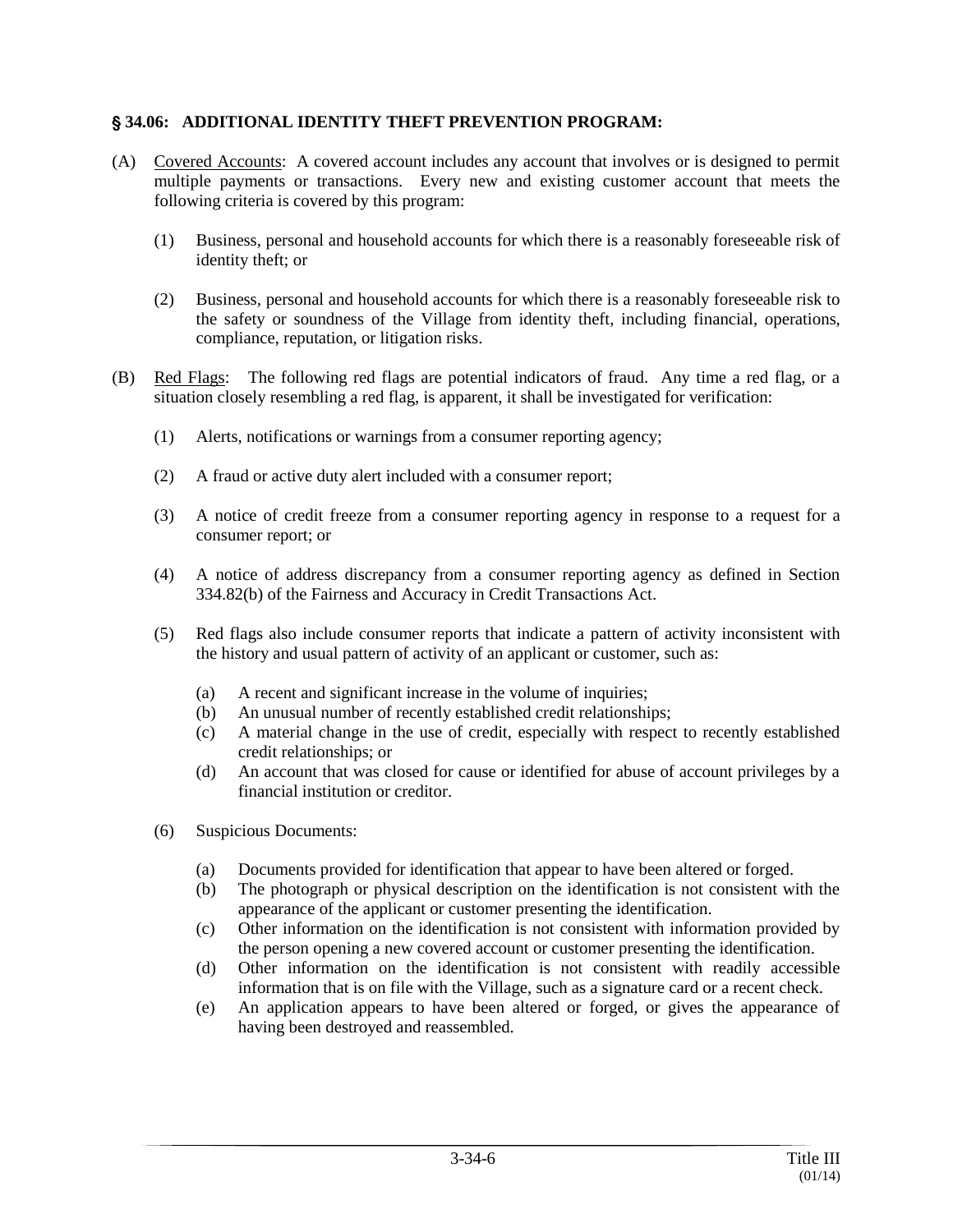- (7) Suspicious Personal Identifying Information:
	- (a) Personal identifying information provided is inconsistent when compared against external information sources used by the Village. For example;
		- (i) The address does not match any address in the consumer report;
		- (ii) The Social Security Number (SSN) has not been issued or is listed on the Social Security Administration's Death Master File; or
		- (iii) Personal identifying information provided by the customer is not consistent with other personal identifying information provided by the customer. For example, there is a lack of correlation between the SSN range and date of birth.
		- (b) Personal identifying information provided is associated with known fraudulent activity as indicated by internal or third-party sources used by the Village. For example, the address on an application is the same as the address provided on a fraudulent application.
		- (c) Personal identifying information provided is of a type commonly associated with fraudulent activity as indicated by internal or third-party sources used by the Village. For example:
			- (i) The address on an application is fictitious, a mail drop, or a prison; or
			- (ii) The phone number is invalid or is associated with a pager or answering service.
		- (d) The SSN provided is the same as that submitted by other persons opening an account or other customers.
		- (e) The address or telephone number provided is the same as or similar to the address or telephone number submitted by an unusually large number of other customers or other persons opening accounts.
		- (f) The customer or the person opening the covered account fails to provide all required personal identifying information on an application or in response to notification that the application is incomplete.
		- (g) Personal identifying information provided is not consistent with personal identifying information that is on file with the Village.
		- (h) When using security questions (mother's maiden name, pet's name, etc.), the person opening the covered account or the customer cannot provide authenticating information beyond that which generally would be available from a wallet or consumer report.
	- (8) Unusual use of, or suspicious activity related to, the covered account:
		- (a) Shortly following the notice of a change of address for a covered account, the Village received a request for new, additional, or replacement goods or services, or for the addition of authorized users on the account.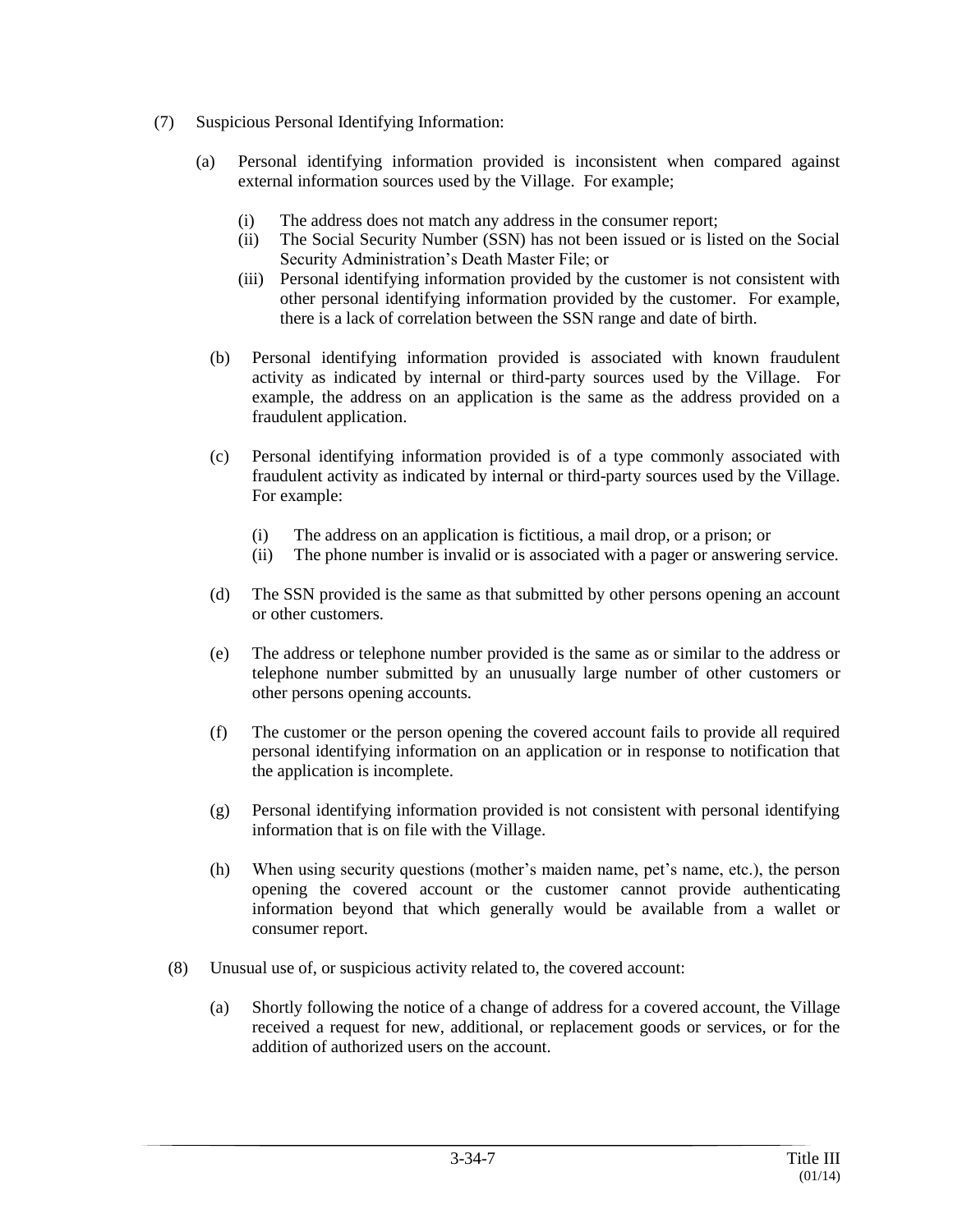- (b) A new revolving credit account is used in a manner commonly associated with known patterns of fraud patterns. For example, the customer fails to make the first payment or makes an initial payment but no subsequent payments.
- (c) A covered account is used in a manner that is not consistent with established patterns of activity on the account. There is, for example:
	- (i) Nonpayment when there is no history of late or missed payments;
	- (ii) A material change in purchasing or usage patterns.
- (d) A covered account that has been inactive for a reasonably lengthy period of time is used (taking into consideration the type of account, the expected pattern of usage and other relevant factors).
- (e) Mail sent to the customer is returned repeatedly as undeliverable although transactions continue to be conducted in connection with the customer's covered account.
- (f) The Village is notified that the customer is not receiving paper account statements.
- (g) The Village is notified of unauthorized charges or transactions in connection with a customer's covered account.
- (h) The Village receives notice from customers, victims of identity theft, law enforcement authorities, or other persons regarding possible identity theft in connection with covered accounts held by the Village.
- (i) The Village is notified by a customer, a victim of identity theft, a law enforcement authority, or any other person that it has opened a fraudulent account for a person engaged in identity theft.

# ' **34.07: RESPONDING TO RED FLAGS:**

- (A) Once potentially fraudulent activity is detected, an employee should act quickly as a rapid appropriate response can protect customers and the Village from damages and loss.
	- (1) Once potentially fraudulent activity is detected, gather all related documentation and write a description of the situation. Present this information to the Village Manager, or his or her designee, for determination.
	- (2) The Village Administrator, or his or her designee, will complete additional authentication to determine whether the attempted transaction was fraudulent or authentic.
- (B) If a transaction is determined to be fraudulent, appropriate actions should be taken immediately. Actions may include, but not be limited to:
	- (1) Canceling the transaction;
	- (2) Notifying and cooperating with appropriate law enforcement;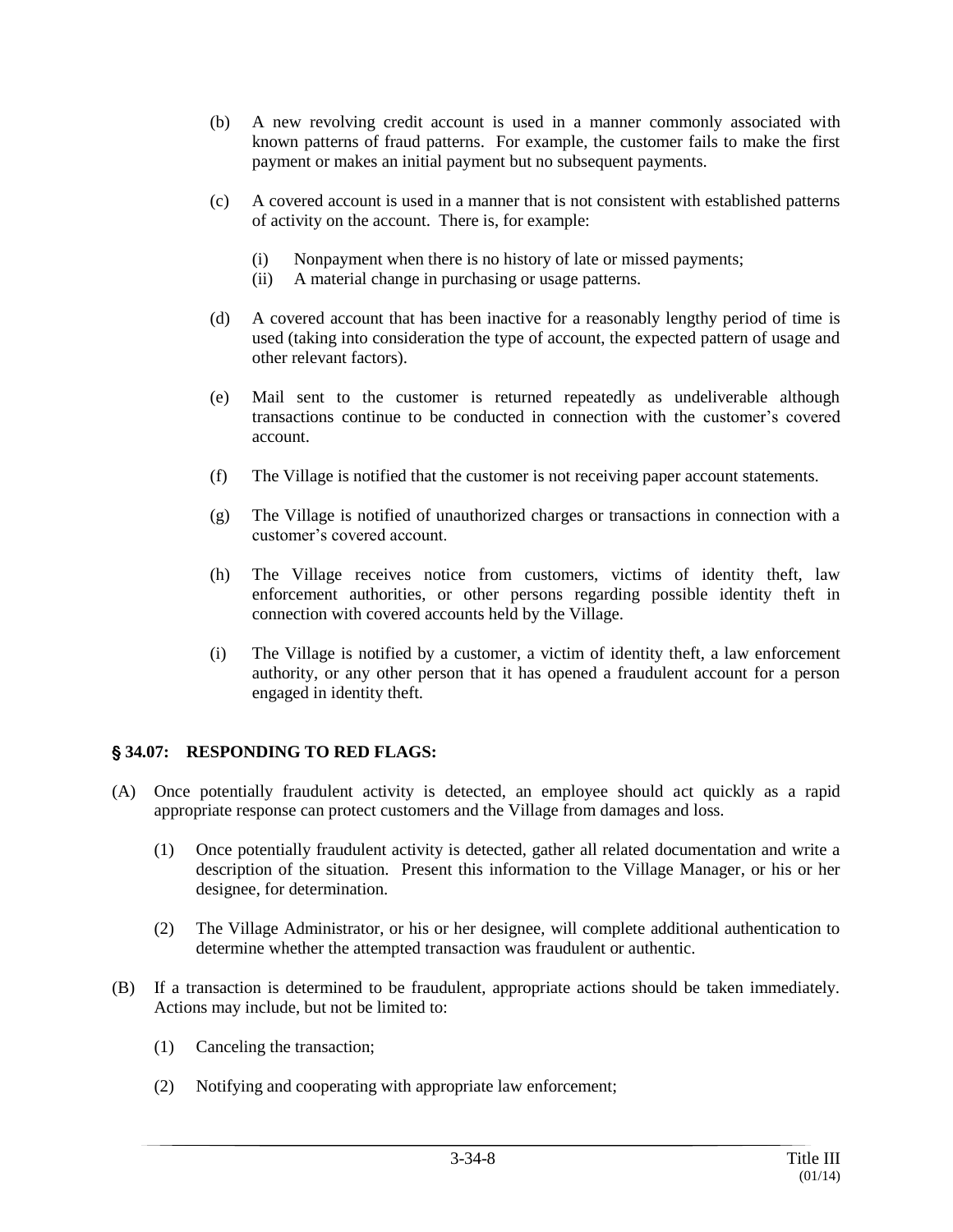- (3) Determining the extent of liability of the Village; and
- (4) Notifying the actual customer that fraud has been attempted.
- (5) Any other actions the Village Administrator, or his or her designee, deems appropriate to further prevent or mitigate identity theft.

# ' **34.08: PERIODIC UPDATES TO THE PROGRAM:**

- (A) At periodic intervals as may be established in the program, or as required, the program will be reevaluated to determine whether all aspects of the program are up to date and applicable in the current business environment.
- (B) Periodic reviews will include an assessment of which accounts are covered by the program.
- (C) As part of the review, red flags may be revised, replaced or eliminated. Defining new red flags may also be appropriate.
- (D) Actions to take in the event that fraudulent activity is discovered may also require revision to reduce damage to the Village and its customers.
- (E) The Corporate Authorities may consider the following factors in exercising its discretion in amending the program:
	- (1) The Village's experiences with identity theft;
	- (2) Updates in methods of identity theft;
	- (3) Updates in customary methods used to detect, prevent, and mitigate identity theft;
	- (4) Updates in the types of accounts that the Village offers or maintains; and
	- (5) Updates in service provider arrangements.

# ' **34.09: PROGRAM ADMINISTRATION:**

- (A) Involvement of Management:
	- (1) The Identity Protection and the Identity Theft Prevention Program (hereinafter collectively known as "the Program") will not be operated as an extension to existing fraud prevention programs, and its importance warrants the highest level of attention.
	- (2) Operational responsibility for the program is delegated to the Village Administrator, or any Village employee, official, or independent contractor to whom the Village Administrator delegates such responsibility (i.e., his or her designee).
	- (3) The Village Administrator, or his or her designee, shall report to the Corporate Authorities on the effectiveness of the program and the compliance with the regulatory requirements.
	- (4) The Village Administrator, or his or her designee, may also propose recommendations or any amendments to the program to the Corporate Authorities.